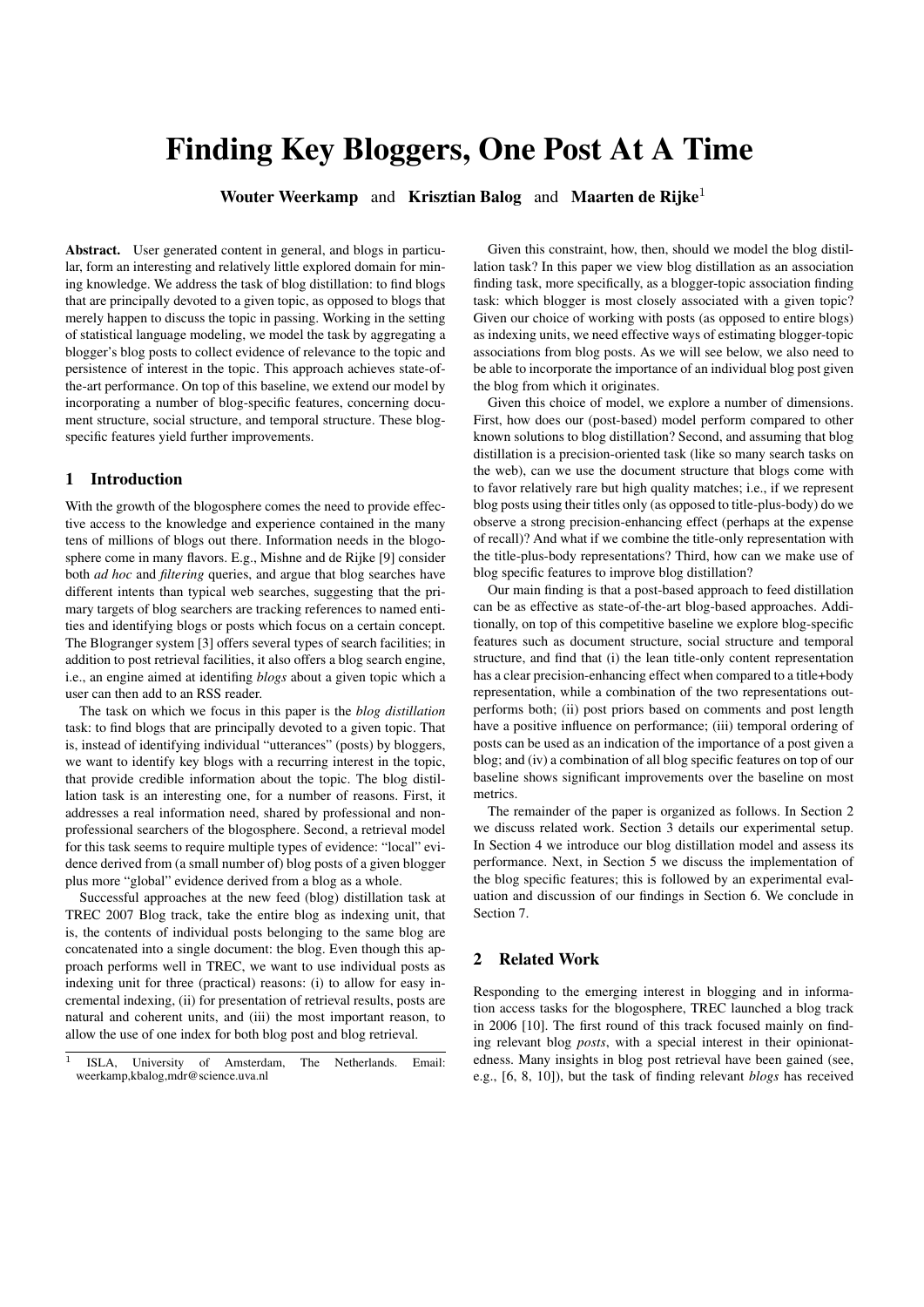less attention.

As part of the TREC 2007 Blog track [6] a new task was introduced: feed distillation. The aim of this task is to return a ranking of blogs rather than individual posts given a topic; this is summarized as *find me a blog with a principle, recurring interest in X*. The scenario underlying this task is that of a user wanting to add feeds of blogs about a certain topic to his or her RSS reader. This task is different from a filtering task [11] in which a user issues a repeating search on posts, constructing a feed from the results.

Prior to TREC 2007 the interest in identifying key blogs was limited. Fujimura et al. [3] propose a multi-faceted blog search engine that allows users to search for blogs and posts. One of the options is to use the blogger filter: the search results (blog posts) are clustered by blog and the user is presented with a list of blogs that contain one or more relevant posts. Ranking of the blogs is done based on the EigenRumor algorithm [2]; in contrast to our method, this algorithm is query-independent.

TREC 2007 witnessed a broad range of approaches to the task of identifying key blogs. Seki et al. [12] experiment with the idea that over time each blog post of a relevant blog should be relevant to the given topic, which they implement in a two-stage retrieval model. A very different approach is tested in [4]; the method uses Web 2.0 applications and thesauri (like Wikipedia, WordNet, Dmoz, etc.) to generate topic maps. After an initial retrieval run against an index consisting of the RSS content (rather than the HTML content) of the blogs, a classifier is used to determine the relevance of blogs regarding the topic (map).

An interesting preprocessing step by Seo and Croft [13] consists of removing all blogs that consist of only one post, since retrieving these blogs would come down to retrieving posts. After this step, three retrieval models are tested: the baseline run builds virtual documents consisting of all posts of a blog and uses a language modeling approach to retrieval of relevant blogs. The weakness of this model is that longer posts may bias the blog's relevance. The second model described in the paper constructs pseudo-clusters based on an initial retrieval run on a post index and ranks blogs using a product over the documents in the cluster. The weakness of this model lies in the fact that a very regularly updated blog (with many posts) is likely to have many posts in the initial post retrieval results, even though this might only be a small portion of the total number of posts in the blog. To counter this, a third model combines the two previous models and uses the first model to penalize blogs that have many non-relevant posts. Results are reasonable, with the combination of models performing best.

The most effective approaches to feed distillation at TREC 2007 were based on using the (aggregated) text of entire blogs as indexing units. E.g., Elsas et al. [1] experiment with a large document model, and a small document model. The former views blogs as a single document, disregarding the fact that a blog is constructed from multiple posts. The latter takes samples of posts from blogs and combines the relevance scores of these posts into a single blog score. Their main outcome is that the large document model outperforms the small document model and that query expansion on Wikipedia is very beneficial (with an increase in MAP scores of almost 10%).

## 3 Experimental Setup

Before we introduce our modeling of blog distillation in Section 4, we first describe our test collection, the metrics we use, and the smoothing settings we employed.

## 3.1 Test Collection

As our test collection we use the TRECBlog06 corpus [5]. This corpus has been constructed by monitoring feeds for a period of 11 weeks and downloading all permalinks. For each permalink (or blog post or document) the feed number is registered. Besides the permalinks (HTML documents) we also have syndicated content to our availability; we only used the HTML documents.

For our experiments we construct two indices: a title-only index (T), and a title-and-body index (TB). The former consists of the <title> field of the documents, the latter combines this field with the content of the <body> part of the documents. Table 1 lists the characteristics of both indices.

| index | size. | terms    | unique terms | avg. length |
|-------|-------|----------|--------------|-------------|
| ᠇     | 674MB | 17.4M    | 439,747      |             |
| TB.   | 16GB  | 1.656.3M | 9.106.161    | 515         |

Table 1. Characteristics of T and TB indices

The TREC 2007 Blog track offers 45 feed distillation topics and assessments [6]. Both topic development and assessments are done by the participants. Assessors were asked to check a substantial number of blog posts of a retrieved feed to determine the relevance of the entire feed.

For all our runs we use the topic field (T) of the topics and ignore all other information available (e.g., description (D) or narrative (N)).

## 3.2 Metrics

We use the following standard metrics to determine the effectiveness of our retrieval methods: mean average precision (MAP), R-precision (R-prec), as well as three precision-oriented measures: precision at ranks 5 and 10 (P@5 and P@10) and mean reciprocal rank (MRR).

#### 4 Modeling Blog Distillation

To tackle the problem of identifying key blogs given a query, we take a probabilistic approach and formulate the task as follows: *what is the probability of a blog (feed) being a key source given the query topic*  $q$ ? That is, we determine  $p(blog|q)$ , and rank blogs according to this probability. Since the query is likely to consist of very few terms to describe the underlying information need, a more accurate estimate can be obtained by applying Bayes' Theorem, and estimating:

$$
p(blog|q) = \frac{p(q|blog) \cdot p(blog)}{p(q)},\tag{1}
$$

where  $p(blog)$  is the probability of a blog and  $p(q)$  is the probability of a query. Since  $p(q)$  is a constant (for a given query), it can be ignored for the purpose of ranking. Thus, the probability of a blog being a key source given the query  $q$  is proportional to the probability of a query given the blog  $p(q|blog)$ , weighted by the *a priori* belief that a blog is a key source,  $p(blog)$ :

$$
p(blog|q) \propto p(q|blog) \cdot p(blog). \tag{2}
$$

Since we focus on a post-based approach to blog distillation, we assume the prior probability of a blog  $p(blog)$  to be uniform. The distillation task then boils down to estimating  $p(q|blog)$ , the probability of a query  $q$  given a blog. For this estimation we consider a model based on language modeling techniques. We build a textual representation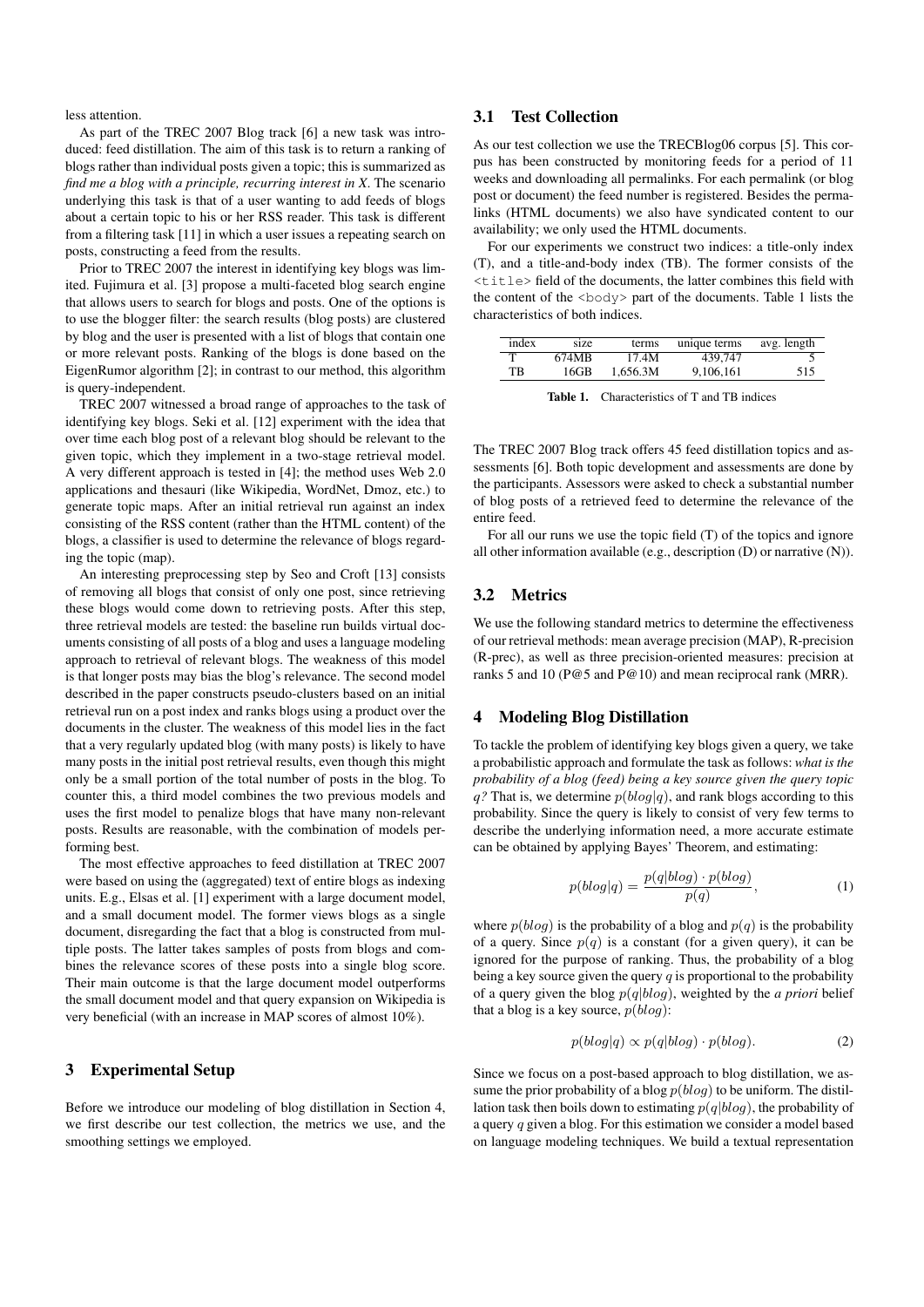of a blog, based on posts that belong the blog. From this representation we estimate the probability of the query topic given the blog's model. The language modeling setting allows us to use blog posts to build associations between queries and blogs in a transparent and principled manner.

## 4.1 A baseline model

Our baseline model for estimating the probability of a query given a blog,  $p(d|b|oa)$ , represents the blog by a multinomial probability distribution over the vocabulary of terms. Therefore, a blog model  $\theta_{block}$ is inferred for each blog, such that the probability of a term given the blog model is  $p(t|\theta_{blog})$ . The model is then used to predict how likely a blog would produce a query  $q$ . Each query term is assumed to be sampled identically and independently. Thus, the query likelihood is obtained by taking the product across all terms in the query:

$$
p(q|\theta_{blog}) = \prod_{t \in q} p(t|\theta_{blog})^{n(t,q)},
$$
\n(3)

where  $n(t, q)$  denotes the number of times term t is present in query q.

To ensure that there are no zero probabilities due to data sparseness, it is standard to employ smoothing. That is, we first obtain an empirical estimate of the probability of a term given a blog  $p(t|blog)$ , which is then smoothed with the background collection probabilities  $p(t)$ :

$$
p(t|\theta_{blog}) = (1 - \lambda_{blog}) \cdot p(t|blog) + \lambda_{blog} \cdot p(t). \tag{4}
$$

In Eq. 4,  $p(t)$  is the probability of a term in the document repository. In this context, smoothing adds probability mass to the blog model according to how likely it is to be generated (i.e., published) by any blog.

To approximate  $p(t|blog)$  we use the posts as a bridge to connect the term  $t$  and the blog in the following way:

$$
p(t|blog) = \sum_{post \in blog} p(t|post, blog) \cdot p(post|blog), \quad (5)
$$

We assume the post and blog to be conditionally independent, and therefore set  $p(t|post, blog) = p(t|post)$ . The probability  $p(post|blog)$  expresses the importance of a given post within the blog. The simplest approach is to set this distribution to be uniform, i.e., all posts of a blog are equally important. This results in  $p(post|blog) = posts(blog)^{-1}$ , where  $posts(blog)$  is the number of posts in the blog. In Section 5 we shall see an alternative way of setting this probability, based on blog specific features. Next, we discuss our estimation of the smoothing parameter  $\lambda_{blog}$ . It is followed by an experimental evaluation of our baseline model.

### 4.2 Smoothing parameters

It is well-known that smoothing can have a significant impact on the overall performance of language modeling-based retrieval methods [15]. For the smoothing parameter  $\lambda_{blog}$  in Eq. 4, we set  $\lambda_{blog}$  equal to  $\frac{n(b\log)}{\beta+n(b\log)}$ , where  $n(b\log)$  is the length of the blog (i.e., summarizing the length of all posts of the blog). Essentially, the amount of smoothing is proportional to the length of the blog (and is like Bayes smoothing with a Dirichlet prior [7]). So if there are very few posts in the blog then the model of the blog is more uncertain, leading to a greater reliance on the background probabilities. We set  $\beta$  to be the average blog length. That is  $\beta = 170$  for the title-only index and  $\beta = 17,400$  for the title-and-body index.

#### 4.3 Assessing the baseline model

We report on the retrieval scores achieved by our baseline model; see Table 2 for the results.

| Model Fields MAP R-prec P@5 P@10 MRR      |  |  |  |
|-------------------------------------------|--|--|--|
| Baseline TB .3272 .4023 .4844 .4844 .6892 |  |  |  |
|                                           |  |  |  |

Table 2. Results of our baseline retrieval model.

The scores obtained by our baseline model would have been ranked second (according to most measures) if submitted to the TREC 2007 Blog distillation task; cf. [6].

Ensuring our baseline model achieves state-of-the-art performance on the blog distillation task using posts as indexing units allows us to look for improvements over this baseline using blog specific features. The next section details on these features and how we implement these in our model.

## 5 Beyond the baseline

The document collection at hand, blog posts, has several specific features that could be used to improve blog retrieval effectiveness. We distinguish three types of feature: (i) document structure, (ii) temporal structure, and (iii) social structure. Below we discuss each of these types and show how they can be implemented in our blog distillation model. Results obtained using the various implementations are discussed in Section 6.

#### 5.1 Document structure

There are (at least) two blog specific document structure characteristics that can be incorporated in the retrieval model: (i) document length and (ii) representation. The former is implemented using a prior probability of a post being relevant, the latter is achieved using a linear combination of two content representations.

Blog posts are characterized by relatively short document lengths. For a blog post to be considered relevant to a given topic though, it should contain "enough" information. Short posts, containing mostly uninformative utterances of a blogger, have a smaller a priori probability of being relevant than longer posts. We model this feature as the prior probability of a post  $p(post)$ . We rewrite the  $p(post|blog)$ component from Eq. 5 using Bayes' Theorem:

$$
p(post|blog) = \frac{p(blog|post) \cdot p(post)}{p(blog)},
$$
\n(6)

where  $p(blog)$  is constant for all posts in a blog, and  $p(blog|post)$ is set to 1. We therefore set  $p(post|blog) \propto p(post)$ . In the case of post length we set  $p(post) \propto log(|post|)$ , where  $|post|$  is the length of the post in words.

The second document structure characteristic we use is title (T) versus title+body (TB) representation. A blog post consists of a title and a body part. Since the title usually is a very clean, yet short description of the post content, we expect a precision-enhancing effect from using the T index instead of the TB index. On the other hand, due to the very short documents, we believe a T only run cannot achieve state-of-the-art performance on recall-based metrics (e.g., MAP). We therefore explore the possibilities of a mixture of two representations: The rationale behind mixing two content representations is to mimic a user's search behavior: after being presented with a relevant blog post, a user might look at the titles of other posts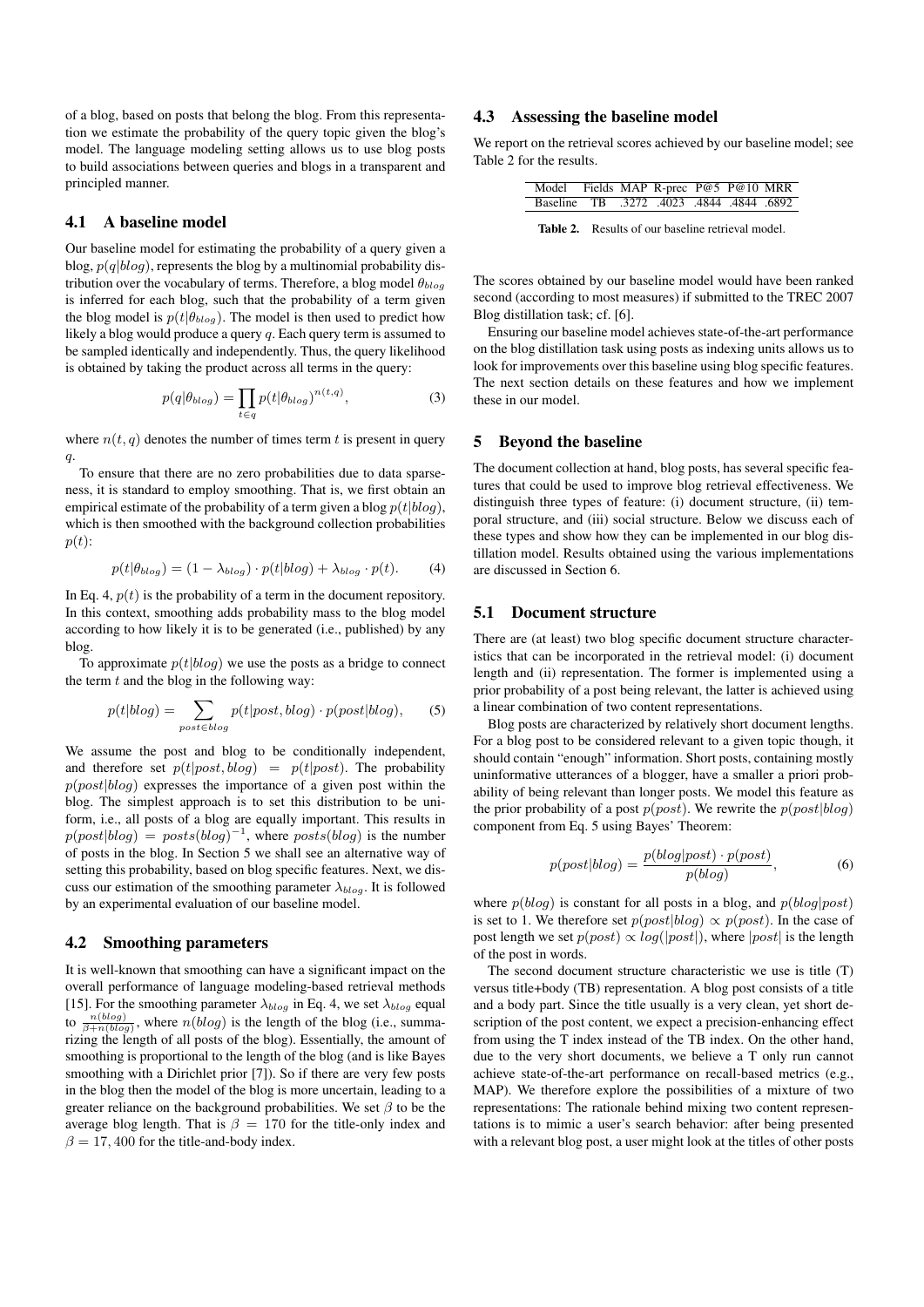within the same blog to come to a final relevance judgement concerning the entire blog. We mimic this behavior by combining the T and TB representations in a linear way:

$$
p(q|\theta_{blog}) = \lambda_{TB} \cdot p_{TB}(q|\theta_{blog}) + (1 - \lambda_{TB}) \cdot p_T(q|\theta_{blog}), \tag{7}
$$

where both  $p_{TB}(q|\theta_{blog})$  and  $p_T(q|\theta_{blog})$  are defined in Eq. 3. In the final combination of this linear combination run with the other features, we apply the non-uniform probabilities  $p(post|blog)$  to the TB run only, and keep this probability uniform in the T run (i.e.  $p(post|blog) = posts(blog)^{-1}$  $\mathbf{1}_{\lambda}$ 

# 5.2 Temporal structure

Blogs have a very specific temporal structure in that posts within a blog are time-stamped and reverse chronologically ordered (most recent post first). When searching for blogs devoted to a given topic, one could assume the most recent posts to be of more importance than much older posts: even a blogger's interest can shift over time, and more recent posts can therefore give better insight in their current interests. To incorporate this intuition in our model we assign a recency score (rs) to each post in a blog:

$$
rs(post, blog) = \begin{cases} 1 + \gamma, & \text{if } recency(post, blog) \le M \\ 1, & \text{otherwise,} \end{cases}
$$
(8)

where posts within the top  $M$  most recent posts within a blog are awarded with  $\gamma$  additional points, on top of the standard 1 for each post. We normalize the recency scores to get an estimate of  $p(post|blog)$ :

$$
p(post|blog) = \frac{rs(post, blog)}{\sum_{post' \in blog} rs(post', blog)}.
$$
 (9)

#### 5.3 Social structure

Probably the most eye-catching feature of blogs is their social structure: this structure displays itself in more than one way (e.g., blog rolls), but we focus on the commenting feature of blogs. Readers of a post can usually respond to that post by leaving a comment; the more comments readers leave with a certain post, the more important we consider this post to be. As with the document length, we implement this feature using a prior probability  $p(post)$  (following Eq. 6). We set  $p(post) \propto 1 + \log(comments(post))$ , where comments(post) is the number of comments for a post.

## 6 Results

In this section we present the outcomes of our experiments, followed by the main observations from these outcomes and a more detailed analysis of these outcomes.

All results are summarized in Table 3; significance is tested using a two-tailed paired t-test, with significant differences compared to the baseline TB run reported with \*\* for  $\alpha = .01$ , and \* for  $\alpha = .05$ . For runs (A) and (F) we need an estimation of  $\lambda_{TB}$ , the weight of the title+body index (see Eq. 7). We estimate this parameter empirically by performing a sweep over possible  $\lambda_{TB}$  values. We obtained best performance using  $\lambda_{TB} = .7$  for run (A) and  $\lambda_{TB} = .8$  for run (F).

| Run                      | <b>MAP</b> | R-prec    | P@5      | P@10 MRR |           |  |  |
|--------------------------|------------|-----------|----------|----------|-----------|--|--|
| <b>Baseline</b>          |            |           |          |          |           |  |  |
| title+body               | .3272      | .4023     | 4844     | .4844    | .6892     |  |  |
| title                    | $.2602**$  | $.3236**$ | .5689*   | .4889    | .7770     |  |  |
| Document structure       |            |           |          |          |           |  |  |
| $(A) T + TB$             | .3449      | .4186     | .5200    | .5044    | $.7733**$ |  |  |
| $(B)$ doc. length .3464* |            | .4196     | .5111    | .4733    | .6820     |  |  |
| Temporal structure       |            |           |          |          |           |  |  |
| $(C)$ recency            | $.3323*$   | .4031     | .4844    | .4822    | .6866     |  |  |
| Social structure         |            |           |          |          |           |  |  |
| (D) comments             | .3278      | .4066     | .4978    | .4822    | .6798     |  |  |
| Combinations             |            |           |          |          |           |  |  |
| $(E) B+C+D$              | $.3452**$  | $.4148*$  | .5156    | .4822    | .7245     |  |  |
| $(F)$ A + E              | $.3596**$  | $.4277*$  | $.5467*$ | .5044    | $.7654**$ |  |  |

Table 3. Results of the baseline runs, single feature runs, and combined runs, using MAP, R-precision, P@5, P@10 and mean reciprocal rank.

#### 6.1 Observations

We formulate the main observations based on our experiments. First, our baseline model displays state-of-the-art performance using a blog post index and no special features (Table 2). Further main observations include the influence of the title index, the blog specific features, and the combination of all previously presented components. Finally, we pick three example topics that are discussed in more detail.

Title-only index: We see that by using a title only index we can improve on early precision (P@5, P@10) and mean reciprocal rank, where the difference on P@5 is significant. This gain in precision has the side-effect of a loss in recall, as shown by significant drops in MAP and R-precision scores. Still, this title only run would have been ranked third in TREC 2007 (ordered by MAP). When we combine the T and TB runs we improve over the baseline on all metrics. This result does show that using the leaner

content representation of the title only index helps improving blog distillation performance when combined with the full post index.

- Blog specific features: As we can see from Table 3 all three blog features (post length, recency, and comments) help to improve over the baseline on most metrics. Especially post length seems a good indicator of post importance, whereas the number of comments shows only marginal improvements. When we combine all three features by averaging over their probabilities, we see an increase over the baseline on all metrics except P@10. From the fact that improvements of the combined run on MAP and R-precision are more significant than their single run counterparts, we can conclude that the combination has a recall-enhancing effect.
- Combination of features: The combination of the TB run with all features and the T run shows best overall performance. It achieves highest scores on 3 of 5 metrics and improves significantly over the baseline on MAP, R-precision, P@10, and MRR. The performance in terms of MAP is close to the best TREC 2007 run (MAP .3695).

## 6.2 Topic analysis

Zooming in on the results of the final run (F) compared to the baseline, we observe AP gains for most topics (see Figure 1: 32 out of 45 topics gain over the baseline, while 13 drop). Also, the improvements in AP are in general stronger than the AP drops. We select the two topics with the largest improvement (990 and 982), and the topic with the biggest AP drop (967):